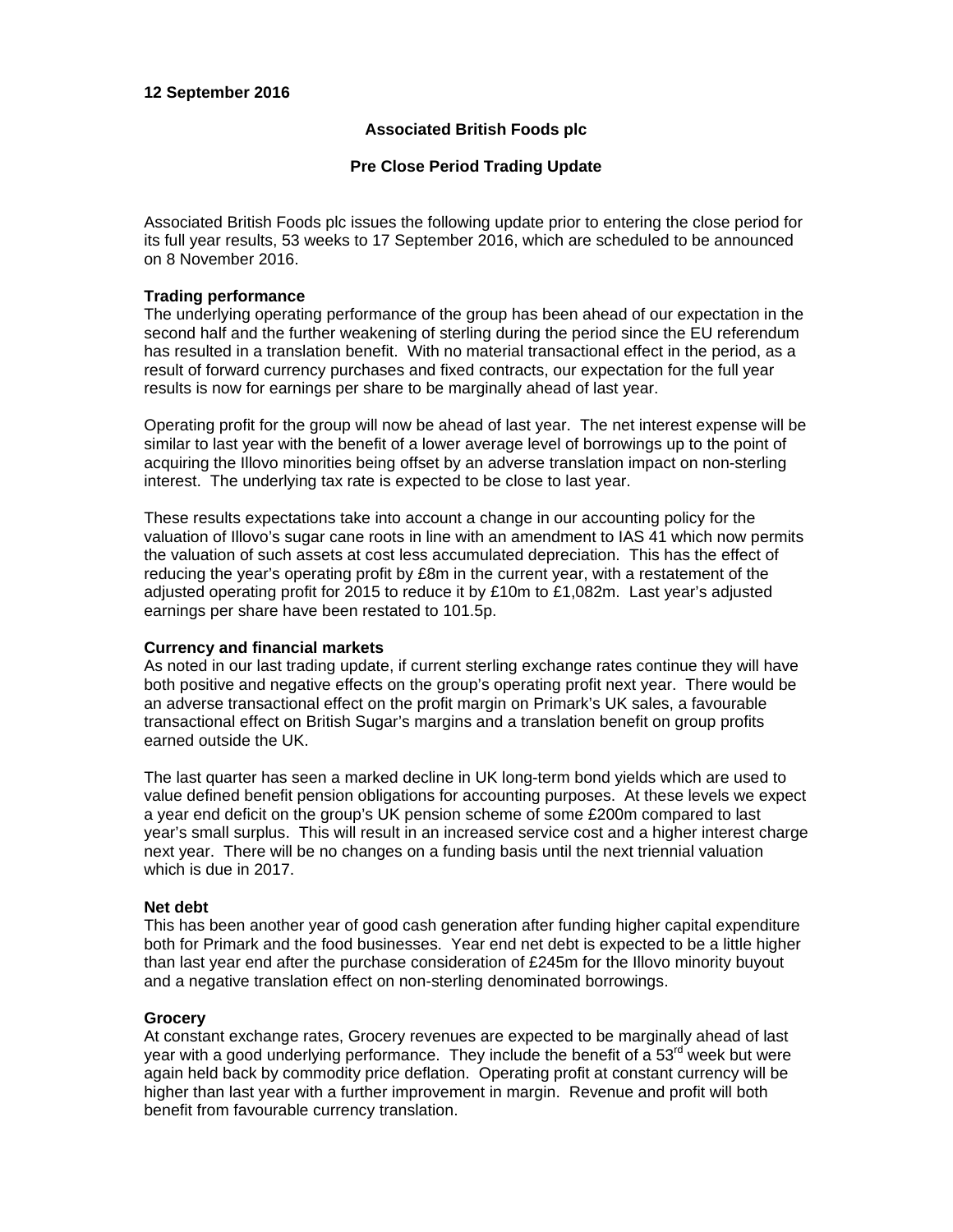Twinings Ovaltine finished the year strongly, led by the Twinings brand in Australia and the US and a return to growth for Ovaltine in Thailand. Twinings' UK value market share increased following its relaunch last year and continued marketing support this year. The brand is the clear market leader in Australia and the successful 'Tealand' television advertising campaign, which has driven further growth in Italy, has recently been rolled out in France and Japan.

Against a background of retailers continuing to discount bread heavily, revenue at Allied Bakeries held up well this year driven by a substantial increase in volumes. The continuing success of Kingsmill Sandwich Thins saw investment in a second production line which came on stream in April. Silver Spoon gained new contracts and benefited from a relaunch this summer, but low retail sugar prices maintained the pressure on its margins. Wider distribution and a targeted home-baking marketing campaign drove an increase in Billington's revenues and Allinson maintained its position as the UK's leading bread flour brand. The full integration of Dorset Cereals with Jordans and Ryvita has delivered the expected savings in operations. International expansion has driven excellent growth for Jordans and Dorset, which also increased their UK market share, but Ryvita lost crispbread sales in a very competitive UK market.

In North America, Mazola oil revenues were marginally below last year despite distribution gains, as pricing remained under pressure from competing vegetable oils which had a raw material cost advantage throughout the year. Mexico's results were disappointing as unfavourable exchange rate movements and competitor pricing pressure reduced volumes and margin.

Revenue at George Weston Foods in Australia will be ahead of last year in a deflationary market and operating profit increased. The Don KRC meat business was much improved with a return to more normal bought-in raw material prices and good volume growth in prepack products. Production efficiency remains a management priority and continuous improvement at Castlemaine drove efficiency gains in the second half, with further opportunities identified for the coming year. Following last autumn's Tip Top relaunch, bread and breakfast bakery both performed well.

#### **Sugar**

Underlying revenue and adjusted operating profit for AB Sugar for the full year, at both actual and constant currency, will be ahead of last year. A reduction in EU stock levels and an increase in world sugar prices resulted in a strengthening of European sugar prices which benefited our Spanish business. However, with most of British Sugar's contracts agreed on an annual basis, there will be no material impact on its results from the improvement in pricing until our next financial year. All of our sugar businesses have delivered substantial cost reductions again this year through a combination of continuous improvement, business transformation, capital expenditure and procurement activities.

In June, we completed the buyout of the minority interests in Illovo Sugar Limited for a purchase consideration of £245m. As previously noted, in order to align Illovo's financial year end more closely with that of the group, Illovo's results will now be consolidated for the year to 31 August. For our 2015/16 financial year this will be an 11 month period. The results for AB Sugar will also reflect the change in accounting policy for the valuation of Illovo's sugar cane roots as described above. Following these changes the reported operating profit for AB Sugar will be in line with that of last year as restated.

UK sugar production for the 2015/16 year was just short of 1.0 million tonnes as planned, in order to reduce excessive stocks from the prior year, with a smaller contracted growing area and average beet yields. Above average rainfall in June slowed the growth of the new crop for the 2016/17 season and, combined with a further small reduction in the contracted area, we expect a further reduction in sugar production next year before beet supplies are restored to more normal levels in 2017/18. Delivered beet costs for the 2016/17 campaign will be lower than this year.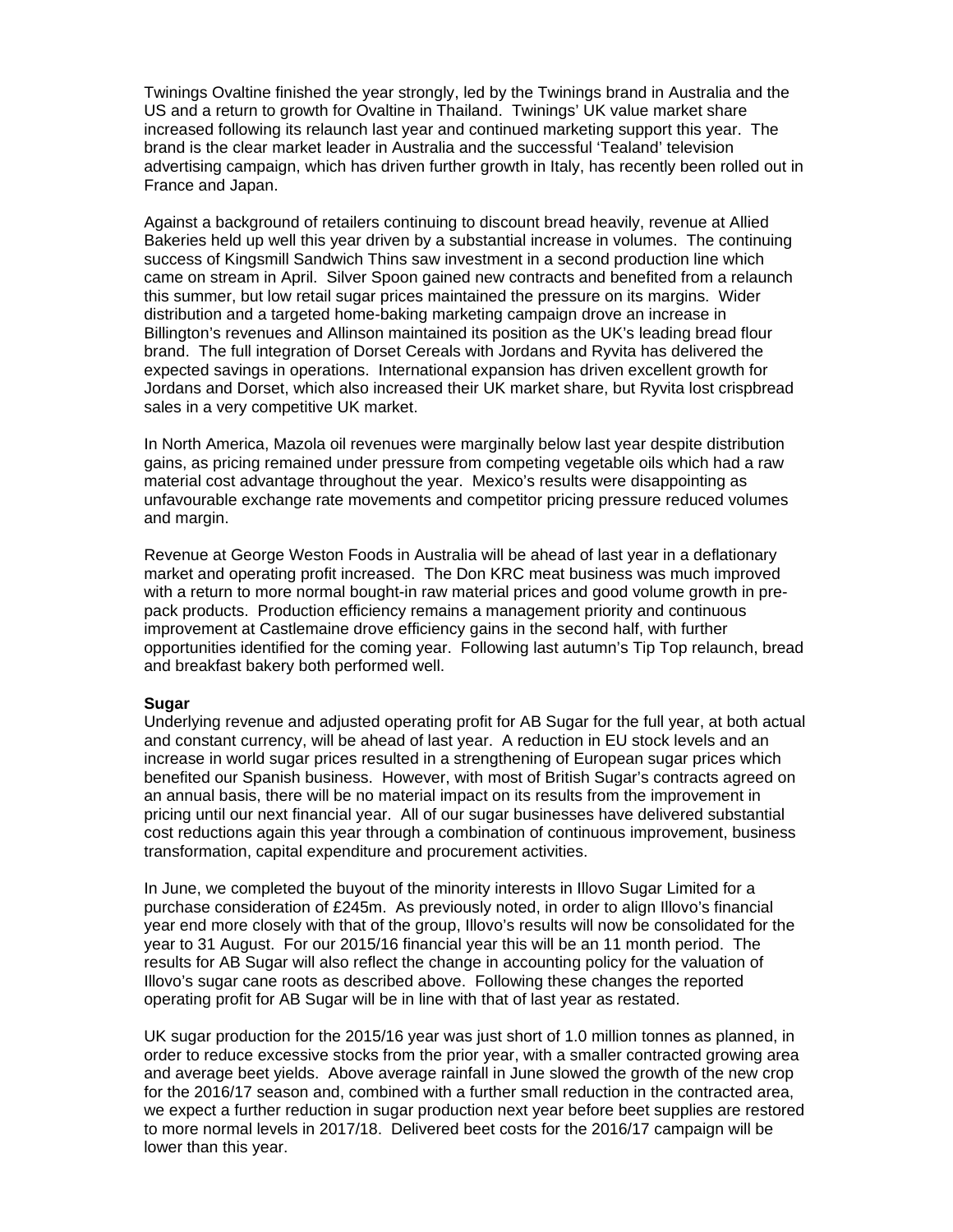In Spain, the operating result improved significantly with the benefit of lower beet costs, higher production and better pricing. Total production for the year is estimated to be 474,000 tonnes of which 449,000 tonnes was from beet and 25,000 tonnes was from raw sugars corefined in the beet factories in the north.

Beet sugar in north China made a small profit with the benefit of increased production to 159,000 tonnes, with record performances at both factories. In the south, production of cane sugar reduced to 284,000 tonnes as a result of a reduction in the area under cane and poor sugar content.

Illovo expects to produce 1.17 million tonnes of sugar in this 11 month period compared with last year's 12 month's production of 1.64 million tonnes. An improved sales mix and further cost savings across the business contributed to an increase in full year profit. The new refinery in Zambia was completed on time and was commissioned in July.

## *Sale of our cane sugar business in southern China*

We are announcing today that we have reached agreement to sell our cane sugar business in southern China to a consortium led by Nanning Sugar, a leading producer in the region which has the support of the Guangxi government. Upon completion of the transaction, which is subject to third party consents and regulatory approvals, we will receive consideration for our shareholdings in the business together with the repayment of related loans.

## **Agriculture**

UK agriculture faced a number of challenges this year and in that context AB Agri performed well delivering an adjusted operating profit that is expected to be just below last year. Good results from the specialist businesses and a strong finish for Frontier Agriculture were more than offset by lower UK feed profits.

In the UK our pig starter feed business had a strong year but the smaller UK sugar beet crop resulted in less beet feed availability which adversely affected revenue and profit at AB Connect. Frontier achieved record grain procurement volumes from farms and benefited from strong grain exports in the second half of the year.

The pace of development of our international operations has increased. AB Vista, our animal nutrition and technology business, achieved further volume and market share growth driven by strong sales of its two leading feed enzyme products, Quantum Blue and Econase XT. In feed ingredients, the acquisition late last year of a small business in Spain was followed by investment in a new starter feed factory to supply the Spanish pig market. The recent acquisition of Agrokorn in Denmark provides an exciting platform for further growth in specialist proteins for pigs, calves, poultry, fish and pets.

AB Agri China enjoyed a good year due to its continued focus on sales into the fast growing larger-farm sector and the development of our service business aimed at integrated international livestock producers.

#### **Ingredients**

Ingredients' revenues are expected to be ahead of last year and operating profit will again be substantially ahead with a further improvement in margin.

AB Mauri, our bakery ingredients and yeast business, delivered a third year of significant profit recovery and, most encouragingly, from all regions. The Americas contributed the major part of AB Mauri's profit. New bakery ingredient product launches, targeted at the faster growing market segments in North America; further progress in South America, despite continuing economic difficulties; and higher output from the yeast factory in Veracruz, all delivered increased profits for the region in the year. We made further progress in China this year including the rationalisation of production facilities with the closure of the old factory site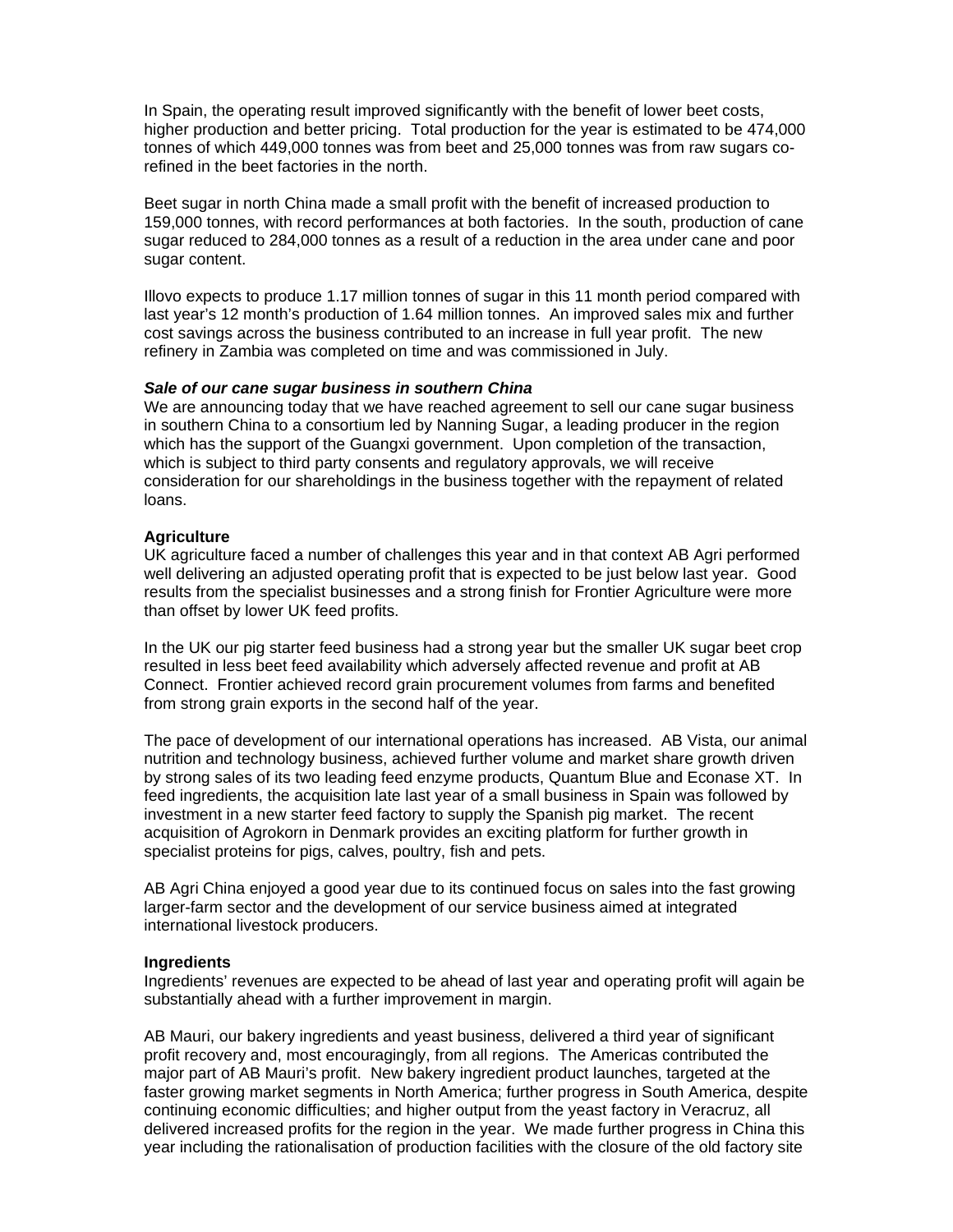at Harbin. A key driver of the development of the business has been the recent investment in the US and UK Centres of Excellence and the expansion of the bakery ingredients R&D centre in the Netherlands which will be completed next year.

ABF Ingredients made further progress. Our speciality lipids business, Abitec in North America, had an excellent year with success for its range of products designed to enhance bioavailability of molecules in pharmaceutical and nutraceutical applications.

#### **Retail**

Sales at Primark for the full year are expected to be 9% ahead of last year at constant currency. A higher proportion of this year's new store openings were in the second half giving a weighted average increase in selling space of 9%. There was a two percentage point benefit from the 53<sup>rd</sup> week this year. Like-for-like sales are expected to be minus 2%, affected by unseasonable weather - warm weather in the pre-Christmas period and a very cold March and April. Ireland delivered a strong performance throughout the year, Spain, France and Austria traded well and the Netherlands and Germany improved. The UK performance was in line with the group with good trading in periods of more typically seasonal weather. As a result of the weakening of sterling, we expect sales at actual exchange rates to be 11% ahead.

The operating profit margin this year is expected to be close to that achieved in the first half. The transactional impact on Primark's margins from the weakening of sterling against the US dollar, particularly since the EU referendum, will have no effect in this financial year as a result of our practice of taking out forward currency contracts when garment purchase orders are placed. However, at current exchange rates, margin will be adversely affected in the new financial year. Primark is committed to leading the value sector of the market with its on-trend product offering and maintenance of its price leadership position in clothing.

During this financial year we will have opened a net 1.2 million sq ft of selling space, bringing the total estate to 315 stores and 12.3 million sq ft at the financial year end. A net 22 new stores have been opened and there have been two temporary relocations in Oxford and Grimsby pending redevelopment. The second half of the year was a very active period with the opening of 16 new stores and 0.9 million sq ft of selling space. New stores this year comprised our first store in Italy, at Arese northwest of Milan, a 135,000 sq ft Spanish flagship on Gran Via in Madrid, three stores in each of France and the Netherlands, seven in the UK, four stores in the northeast of the US and a store in each of Germany, Portugal and Austria. Four stores were extended including a 49,000 sq ft increase in the selling space at Creteil in Paris, which doubled the size of the store only two years after its opening.

In the US, awareness of the Primark brand started at a low level and has continued to grow. The brand has been well received with very positive customer feedback, particularly for its exceptional value for money and the breadth of its product range. We are encouraged by the most recent openings in the regional malls at Danbury, Willow Grove and Freehold Raceway.

1.3 million sq ft of new space is currently planned to be opened next year. Five stores are planned for Germany, two more Italian stores in Florence and Brescia, and notably an 89,000 sq ft store in the centre of Amsterdam. Three more stores will be opened in the northeast of the US, bringing the total to eight, and an extension to the Downtown Crossing store in Boston is planned which will increase selling space by 20%. A 32,000 sq ft extension to the Oxford Street East store will also be opened ahead of the important Christmas period.

Our new warehouse at Islip, Northamptonshire is now operational and relocation of capacity from Magna Park will be completed early in the new financial year. The new distribution centre at Roosendaal in the Netherlands is on track to open early in the new calendar year.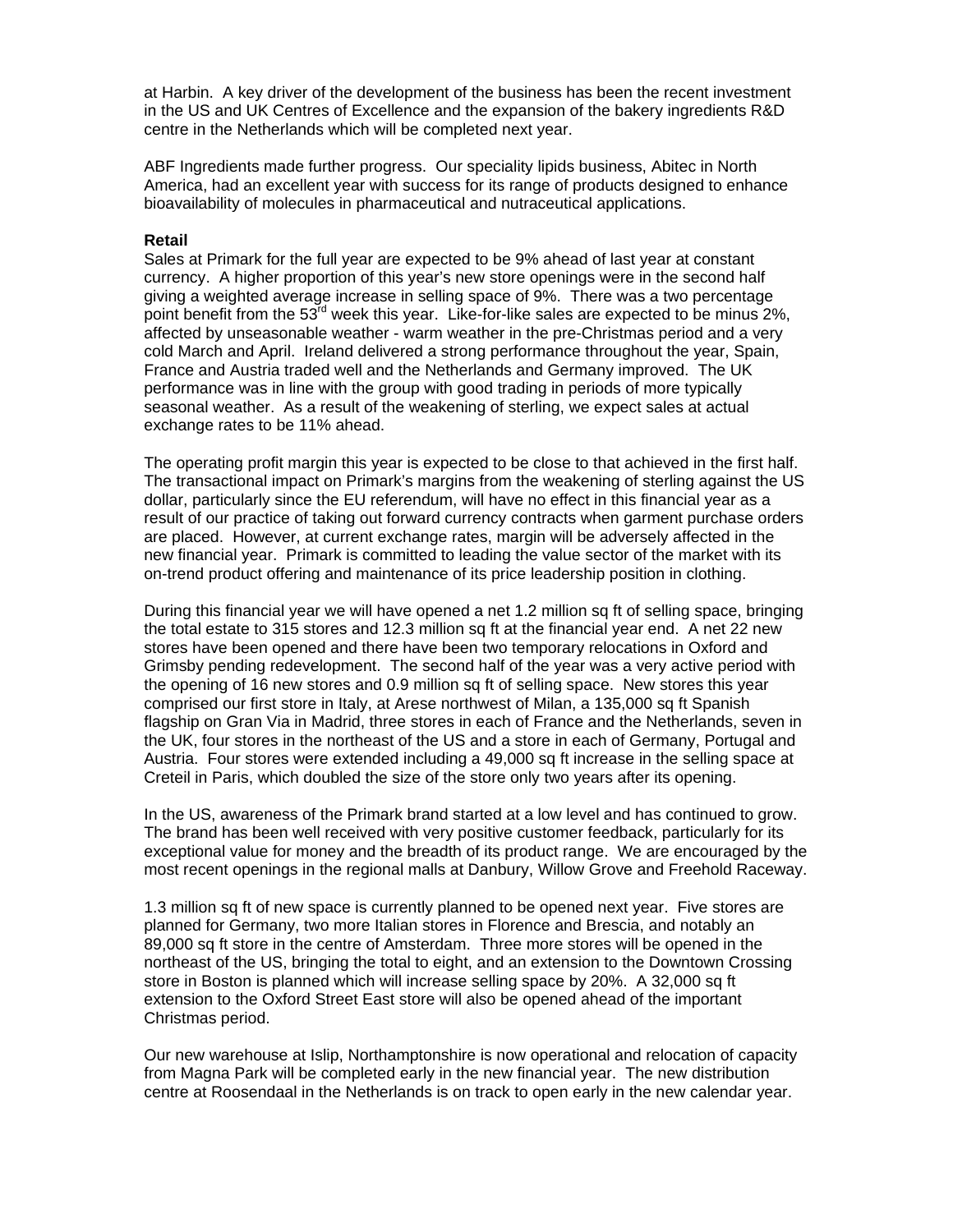# **For further enquiries please contact:**

| <b>Associated British Foods</b><br>John Bason, Finance Director<br>Flic Howard-Allen, Head of External Affairs | Tel: 020 7399 6500 |
|----------------------------------------------------------------------------------------------------------------|--------------------|
| Citigate Dewe Rogerson<br>Chris Barrie, Eleni Menikou                                                          | Tel: 020 7638 9571 |
| Jonathan Clare                                                                                                 | Tel: 07770 321881  |